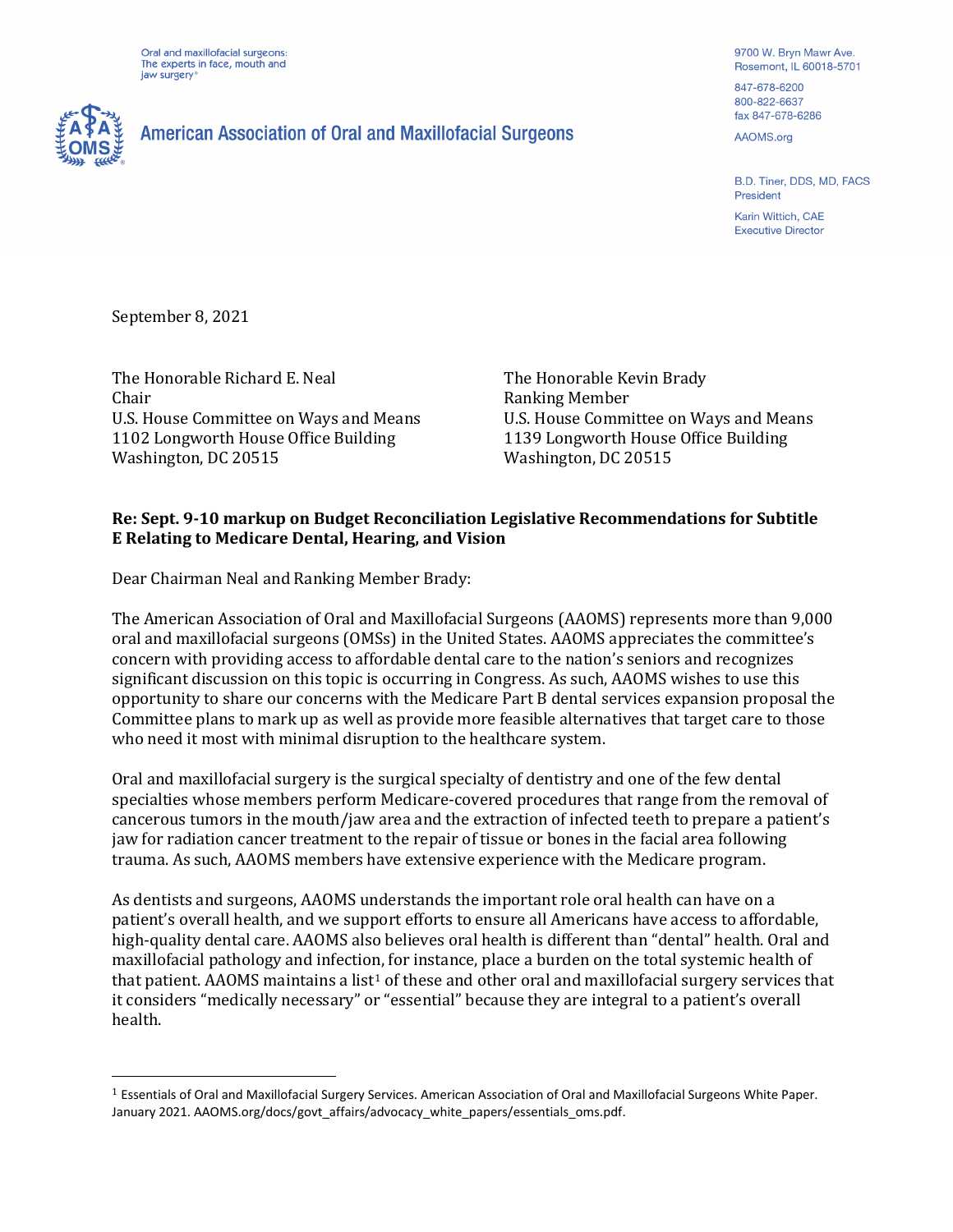This list also includes – for example, extractions before medically necessary services – when treating oral health will improve outcomes in medically compromised patients.

While AAOMS appreciates the intent of proposals that would create a comprehensive dental benefit for seniors under Medicare Part B, **the Association has a number of questions and concerns (see appendix A) that remain unanswered in the Part B legislative proposal being considered by the Committee. Without these answers, the Centers for Medicare and Medicaid Services (CMS) will struggle to successfully implement and dental providers will be unable to commit to participation, ultimately leading to a failed benefit that will do nothing to improve oral health for the nation's seniors.**

Congress should instead focus on the following efforts to improve access to affordable care for seniors:

- 1) **Expand adult dental coverage in the Medicaid program by enacting legislation such as the Medicaid Dental Benefit Act [\(HR 4439\)](https://barragan.house.gov/wp-content/uploads/2021/07/Medicaid-Dental-Benefit-Act-FINAL_xml.pdf)** introduced by Rep. Nanette Barragán (D-Calif.) that would make comprehensive dental care mandatory in all state Medicaid programs. Standardizing adult dental Medicaid benefits and committing more federal resources to help states improve their programs will likely do more than currently proposed Medicare expansion programs to assist low-income seniors. Current Part B dental expansion proposals would still leave low-income seniors without access to affordable care because they cover only 80 percent of a patient's cost for preventative and basic treatments and cap the patient's costs at 50 percent for major treatments. This is below the private insurer industry standard of 100 percent of preventative and 50 percent of major treatment costs, respectively.[2](#page-1-0) In sum, while middle- and higher-income seniors may benefit from the potential of legislative proposals to reduce costs, low-income seniors may be unable to afford preventative and basic treatment care due to the bill's cost-sharing obligations. Furthermore, state Medicaid programs already offer existing provider enrollment and reimbursement systems, something the Medicare system does not, and that would require years and significant resources to build.
- 2) **Increase access to dental benefits in the Medicare Advantage (MA) market by incentivizing more MA plans to offer dental benefits to their enrollees.** Many seniors obtain dental care either through dental coverage offered by their MA plan or by paying outof-pocket. The percentage of Medicare beneficiaries with an MA plan is rising annually, and 68 percent of MA plans now offer some form of dental benefits.[3](#page-1-1) MA plans also provide coverage to a significant number of lower-income seniors.[4](#page-1-2) For seniors who utilize an MA plan for their dental benefits, there is no need to take away this care delivery option.
- 3) **Correct the Medicare dental inconsistencies by mandating CMS to expand the circumstances when Medicare Part B will cover dental procedures related to a Medicare-covered medical procedure or enacting legislation such as the Medicare Medically Necessary Dental Care Act [\(HR 5110\)](https://www.congress.gov/bill/117th-congress/house-bill/5110?q=%7B%22search%22%3A%5B%22Medically+Necessary+dental+care+act+cohen%22%5D%7D&s=3&r=1)** introduced by Rep. Steve Cohen (D-Tenn.). Medicare dental coverage is currently limited to a few procedures involving certain medically compromised patients. For example, Medicare will cover an oral exam for a patient prior to undergoing a Medicare-covered kidney transplant – but not any dental

<span id="page-1-0"></span><sup>&</sup>lt;sup>2</sup> What Does Dental Insurance Cover? Anthem. Anthem.com/individual-and-family/dental-insurance/coverage/.

<span id="page-1-1"></span><sup>3</sup> Medicare Advantage 2021 Spotlight: First Look. Henry J. Kaiser Family Foundation. Oct. 29, 2020. KFF.org/medicare/issuebrief/medicare-advantage-2021-spotlight-first-look.

<span id="page-1-2"></span><sup>4</sup> Social Risk Factors Are High Among Low-Income Medicare Beneficiaries Enrolled in Medicare Advantage. September 2020. [BetterMedicareAlliance.org/wp-content/uploads/2020/09/BMA-Q3-Data-Brief-FIN.pdf.](https://bettermedicarealliance.org/wp-content/uploads/2020/09/BMA-Q3-Data-Brief-FIN.pdf)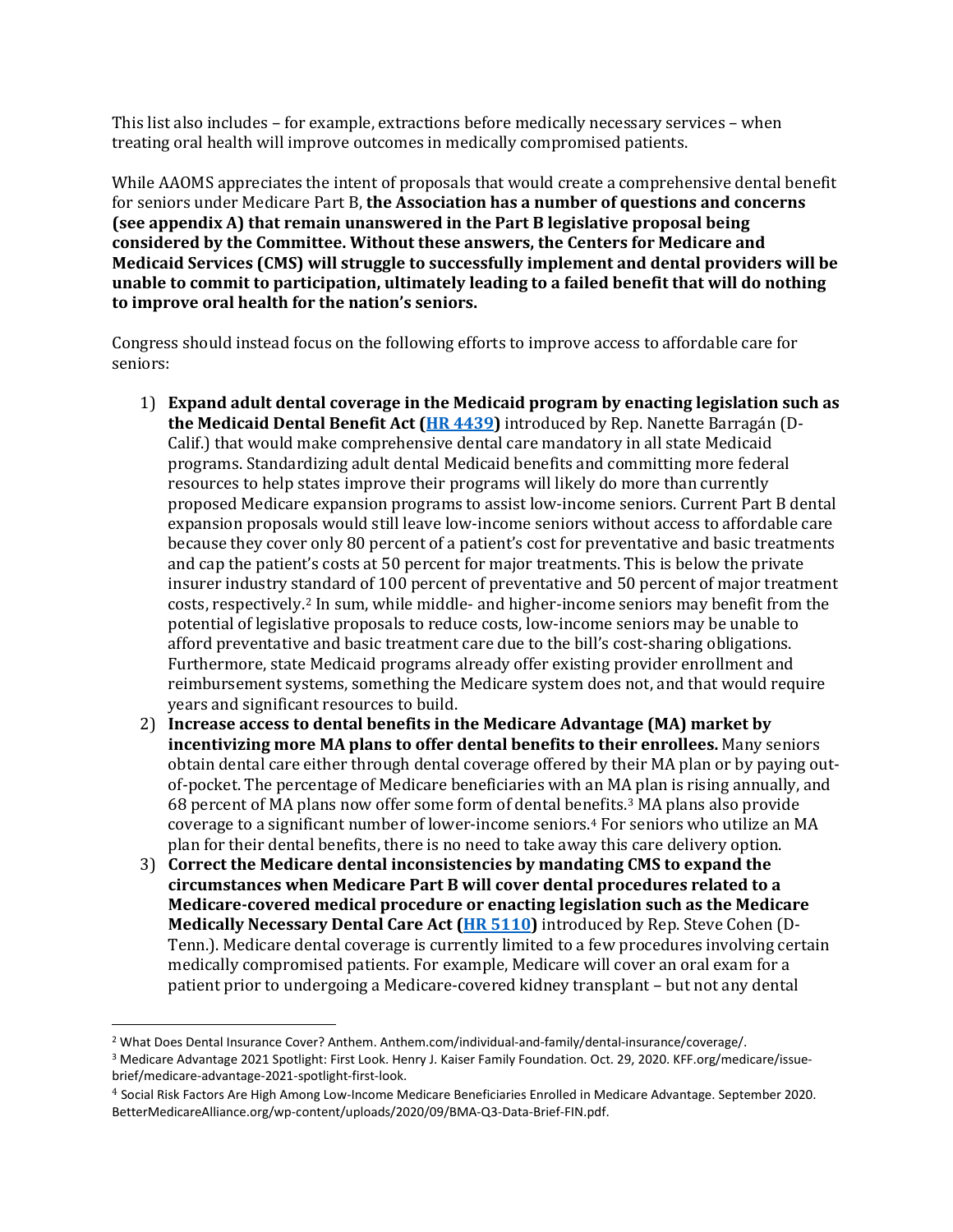treatment needed to ensure the success of the transplant.[5](#page-2-0) AAOMS supports efforts such as HR 5110 to correct this inconsistency in the Medicare program.

4) **Explore a Medicare dental benefit outside Part B that would have its own reimbursement structure and administrative requirements.** A separate program tailored to the dental delivery system would likely lead to higher provider participation and would avoid interruption to the Medicare physician reimbursement program as outlined in Appendix A.

AAOMS would be pleased to work with you and your colleagues further on this important issue. Please contact Jeanne Tuerk, AAOMS Director of Government Affairs, at 800-822-6637, ext. 4321, or jtuerk@aaoms.org.

Sincerely,

De Linez DOLMO, 7AGS

B.D. Tiner, DDS, MD, FACS AAOMS President

<span id="page-2-0"></span><sup>5</sup> Medicare Benefit Policy Manual. Chapter 15, Section 150[. CMS.gov/Regulations-and-](http://www.cms.gov/Regulations-and-Guidance/Guidance/Manuals/Downloads/bp102c15.pdf)[Guidance/Guidance/Manuals/Downloads/bp102c15.pdf.](http://www.cms.gov/Regulations-and-Guidance/Guidance/Manuals/Downloads/bp102c15.pdf)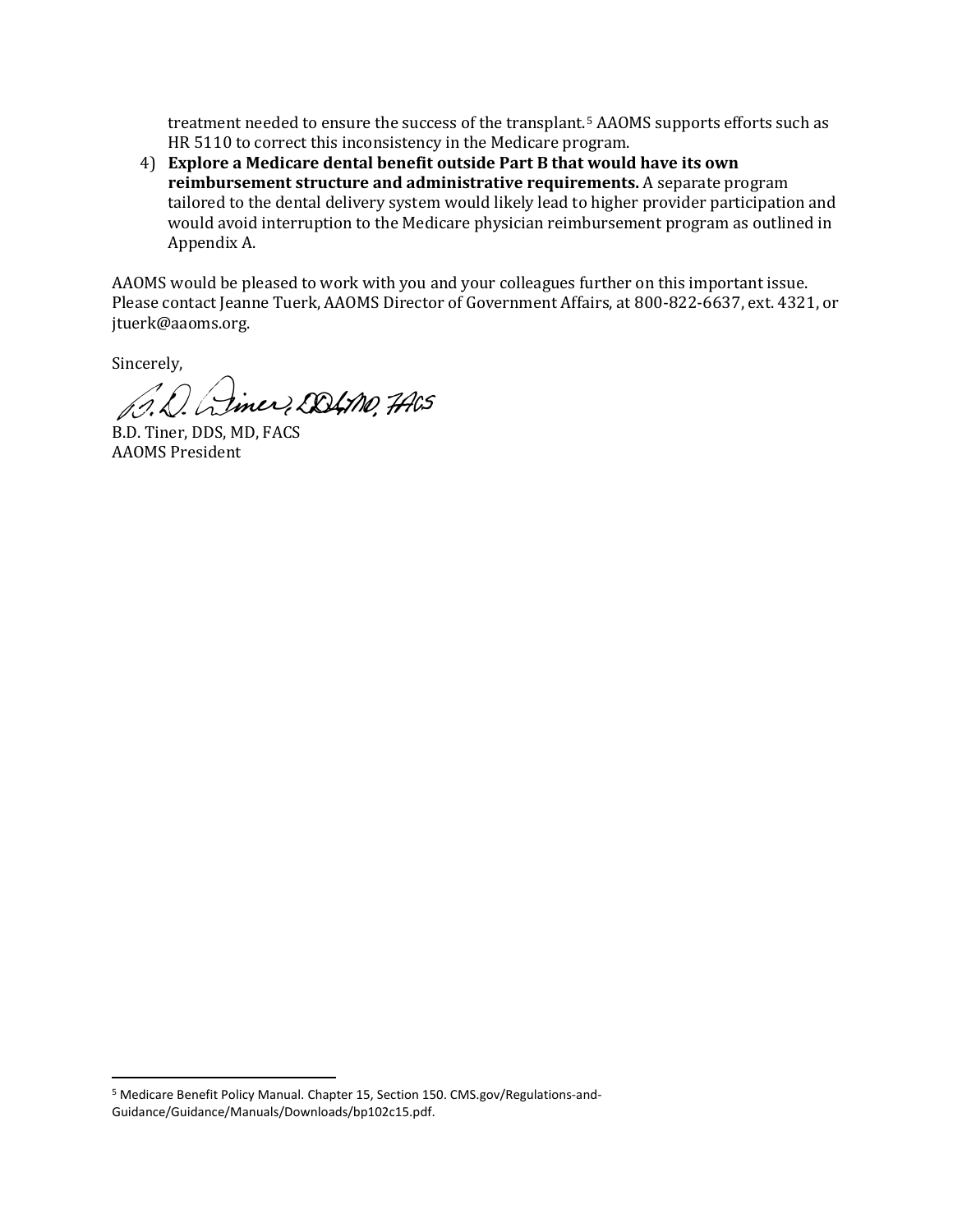## Appendix A

As Congress considers legislative approaches to expand dental benefits to Medicare beneficiaries, AAOMS asks that you address the following important questions directly affecting the providers charged with delivering this benefit:

- 1. How will dentists be reimbursed?
	- The medical and dental coding systems are very different. The current Medicare Physician Fee Schedule process was designed for the medical – not dental – coding system. Diagnosis codes and modifiers are not generally required to be used in dentistry. In addition, there are overlapping medical and dental procedural codes. Which codes will dentists be directed to utilize?
- 2. How will dental office practice expense be factored in?
	- Dental offices function very differently than most physician offices and have significantly higher practice expenses, given the wide range and complexity of performed procedures, particularly in an OMS office. Dental procedures will be significantly undervalued if not properly accounted for, resulting in poor provider participation.
- 3. If Congress moves forward with expansion under the Medicare Part B program, will dentistry be folded into the current Medicare physician reimbursement process?
	- Medicare provider payments are constrained by a budget neutral financing system, which can lead to arbitrary reductions to reimbursement unrelated to the cost of providing care and pits provider groups against each other.
	- This year, for example, Congress had to intervene again to prevent cuts scheduled to occur for many providers to offset increases provided to primary care providers.
	- The additional significant costs associated with providing dental coverage under Part B could trigger budget neutrality cuts for currently covered medical procedures that will impact all Medicare providers.
	- How will the RVS Update Committee (RUC) be reconfigured to include dentistry and its specialty organizations, or will a new system need to be considered? Who will be included in this decision-making process? Will providers have a seat at the table?
- 4. How will Congress/CMS ensure that the new money assigned to the dental benefit stays within the dental benefit? In other words, what would prevent use of the new money to offset the rest of Part B reimbursement that sees cuts every year?
- 5. Will dentists be subject to all of the administrative compliance requirements that all other providers are subject to?<br>• These range from the
	- These range from the Medicare enrollment process; global periods; correct coding or medically unlikely edits and associated modifiers; advanced imaging accreditation and appropriate use criteria; multiple procedure reductions; the use of the Advance Beneficiary Notice and accompanying modifiers to the application of limiting charges on non-participating providers.
	- With the exception of the small number of dentists who perform Medicare-covered procedures, dentists are not currently subject to these burdensome compliance requirements and are unlikely to participate in Medicare if doing so will result in additional and significant compliance.